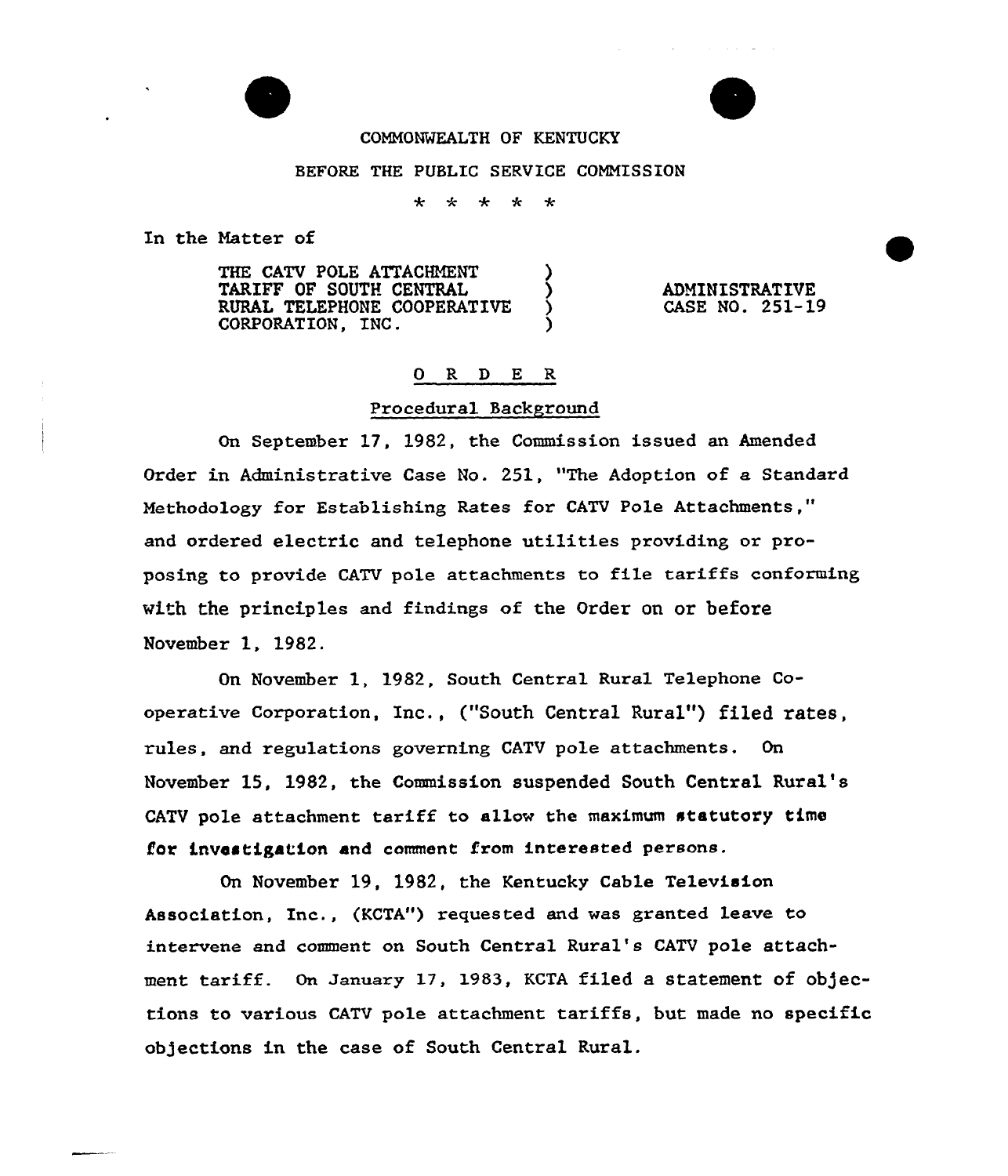The Commission considers the matter of South Central Rural's CATV pole attachment tariff submitted for final determination.

# Findings

The Commission, having considered the evidence of record and being advised, is of the opinion and finds that:

1. South Central Rural's rules and regulations governing CATV pole attachments conform with the princip1es and findings of the Commission's Amended Order in Administrative Case No. 251, and should be approved, except as follows:

(a) South Central Rural did not file a rate, rule, or regulation governing CATV anchor attachments. The Commission advises South Central Rural that it is not required to provide CATV anchor attachments. However, in the event South Central Rural provides or plans to provide CATV anchor attachments, it should file a CATV anchor attachment rate, along with appropriate cost information.

(b) At page 2, section M.3.1, and where it may occur elsewhere in the tariff, the Commission advises South Central Rural that, the service requirements of a CATV operator cannot be subordinated to the service requirements of other customers. If pole attachment or conduit space is available or can be made available, then South Central Rural cannot deny service to a CATV opdrdtor.

 $(c)$  At page 3, section W.4.1, and where it may occur elsewhere in the tariff, the Commission advises South Central Rural that a 90-day advance notice of pole attachment or conduit installstion is unreasonable, and that it should require no more than <sup>a</sup> 45-

 $-2$  –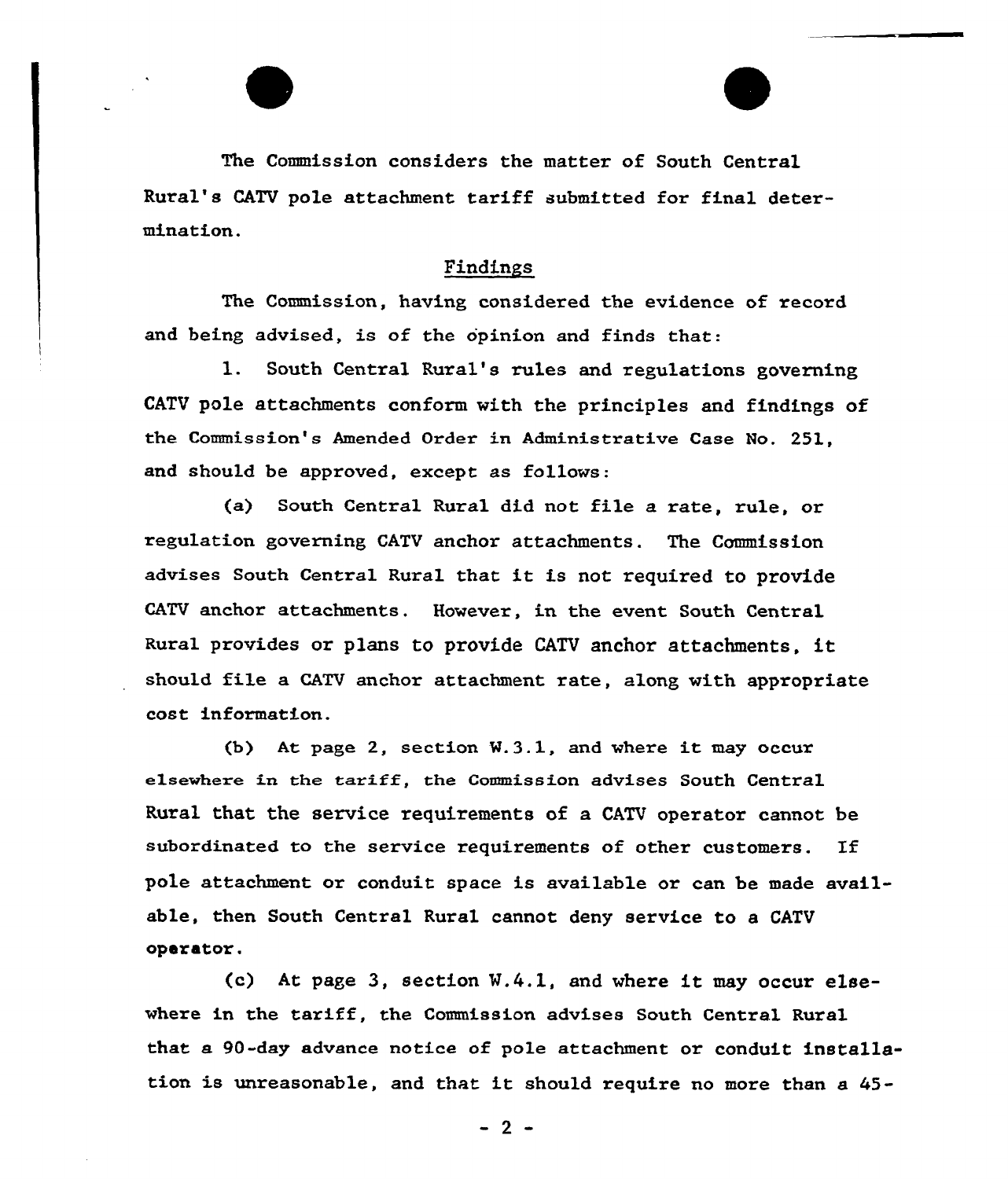day advance notice.

(d) At page 3, section  $W.4.1$ , page 3, section  $W.4.3$ , page 4, section M.4.5, page 7, section M.6.6, page 7, section W.6.LO, page 8, section M.6.13, page 8, section W.7.1, and whexe it may occur elsewhere in the tariff, the Commission advises South Central Rural that it cannot deny permission to make pole attachments or conduit installations, if pole or conduit space is available or can be made available. Also, the Commission advises South Central Rural that it cannot deny permission to rearrange pole attachments or conduit installations, if such rearrangements are necessary and space is available or can be made available.

(e) At page 5, section M.6.2, page 6, section V.6.3, page 6, section  $W.6.4$ , and where it may occur elsewhere in the tariff, the Commission advises South Central Rural that it must allow a CATV operator the option of pexforming any pole attachment, pole rearrangement, conduit installation, or conduit rearrangement involving CATV equipment, subject to South Central Rural's construction standards and inspection.

(f} At page 6, section W.6.5, and where it may occur elsewhere in the tariff, the Commission advises South Central Rural that it must give a CATV operator at least <sup>48</sup> hours advance notice of any pole or conduit rearrangement made necessary as a result of telephone company operations.

(g) At page 8, section  $\mathbb{W}.6.14$ , and where it may occur elsewhere in the tariff, the Commission advises South Central Rural that it cannot deny <sup>a</sup> CATV operator the option of intersetting CATV poles.

 $-3 -$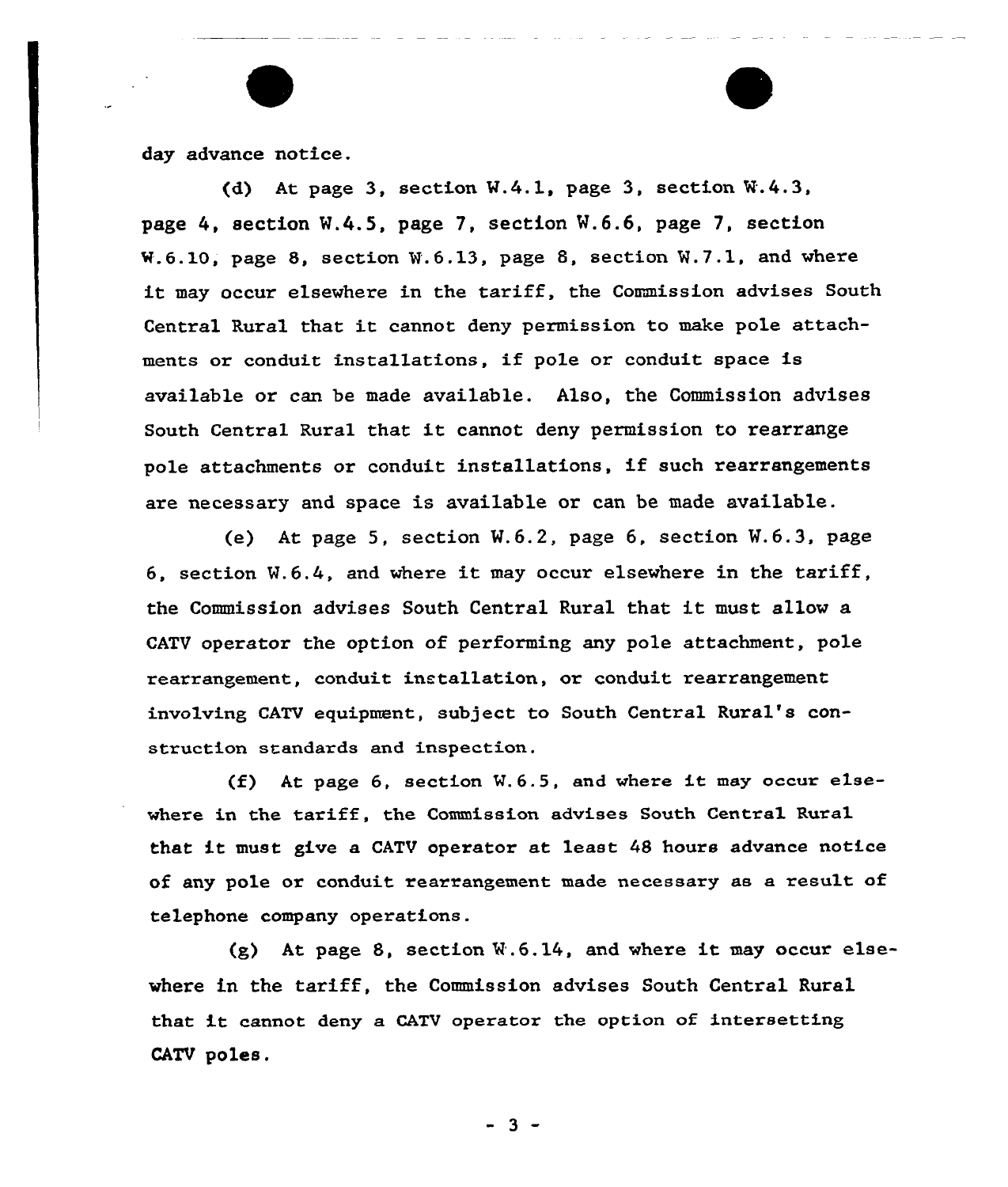(h) At page  $11$ , section  $W, 10.5$ , and where it may occur elsewhere in the tariff, the Commission advises South Central Rural that it may establish conditions on the assignment, transfer, or subletting of the right to make CATV pole attachments, but cannot infringe on the right of a CATV operator to dispose of CATV property.

(2) South Central Rural failed to provide sufficient information to verify its calculations of embedded pole cost. Therefore, South Central Rural should file information from plant records or another reliable souxce showing the number of 30-foot, 35-foot, 40-foot, and 45-foot poles in service, and related pole investment. The information shou1d be classified according to vintage year. Also, any discrepancy between the total number of poles shown in the calculations of embedded pole cost and the total number of poles shown in the 1981 Annual Report should be explained.

(3) South Central Rural failed to provide sufficient information to verify a conduit usage rate. Rates may not be calculated on an individual basis at the time of application. Therefore, South Central Rural should file information from plant records or another reliable source sufficient to establish a CATV conduit usage xate, calculated consistent with the Commission's Amended Order in Administrative Case No. 251.

(4) South Central Rural's calculation of its annual carrying charge should be modified as follows:

(a) The cost of money component should be deleted, because the cost of debt was included in the last rate of return authorized by the Commission, in Case No. 8433, "Notice of Adjustment of Rates

 $-4 -$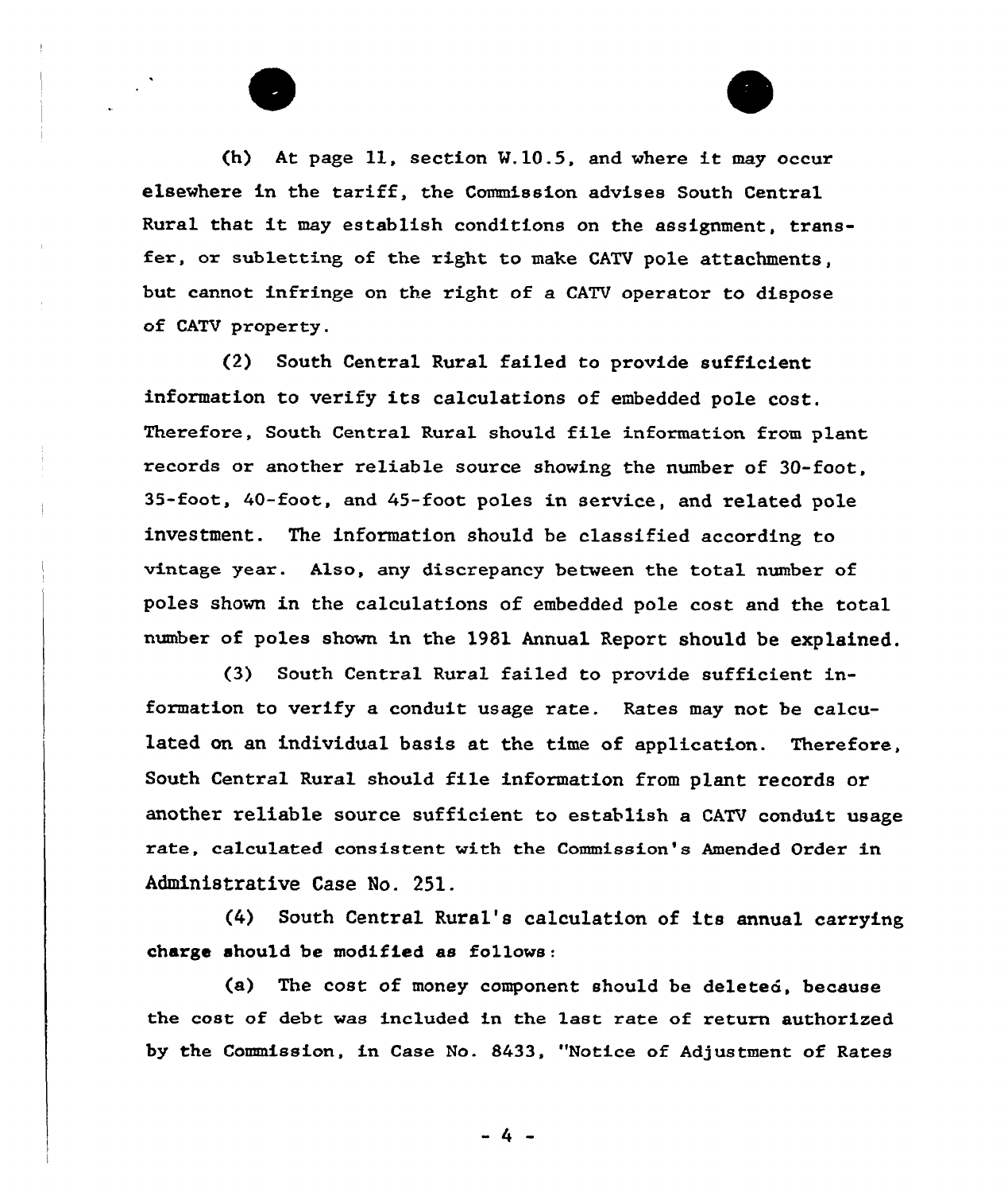

and Charges of South Central Rural Telephone Cooperative Corporation, Inc., to be Effective February 1, 1982, and Application of SCRTC, Inc., for Order Permitting Adjustment of Rates".

(b) The taxes component should be 1.25 percent, as calculated from the 1981 Annual Report.

(e) The administration and overhead component should be 2.37 percent, as calculated from the 1981 Annual Report.

(d) The maintenance component should be 0.96 percent, as calculated from the 1981 Annual Repoxt.

(e} The total annual carrying charge should be 16.38 pexcent, based on calculations from the 1981 Annual Report and the Commission's Order in Case No. 8433.

5. South Central Rural should be allowed to substitute 1982 Annual Report information to adjust its annual carrying charge, if the information is avai1able and filed with the Commission. Furthermore, any adjusted calculation of the annual carrying charge should be made as outlined in Attachment 1 to this Oxder, unless a specific deviation is requested and reasonable cause demonstrated.

### Orders

IT IS THEREFORE ORDERED that South Central Rural's CATV pole attachment tariff as filed with the Commission on November 1, 1982, be and it hereby is denied.

IT IS FURTHER ORDERED that South Central Rural shall file revised rates, rules, and regulations governing CATV pole attachments with the Commission within 30 days from the date of this Order, and that the revised rates, rules, and regulations shall conform with the findings of this Order.

 $-5 -$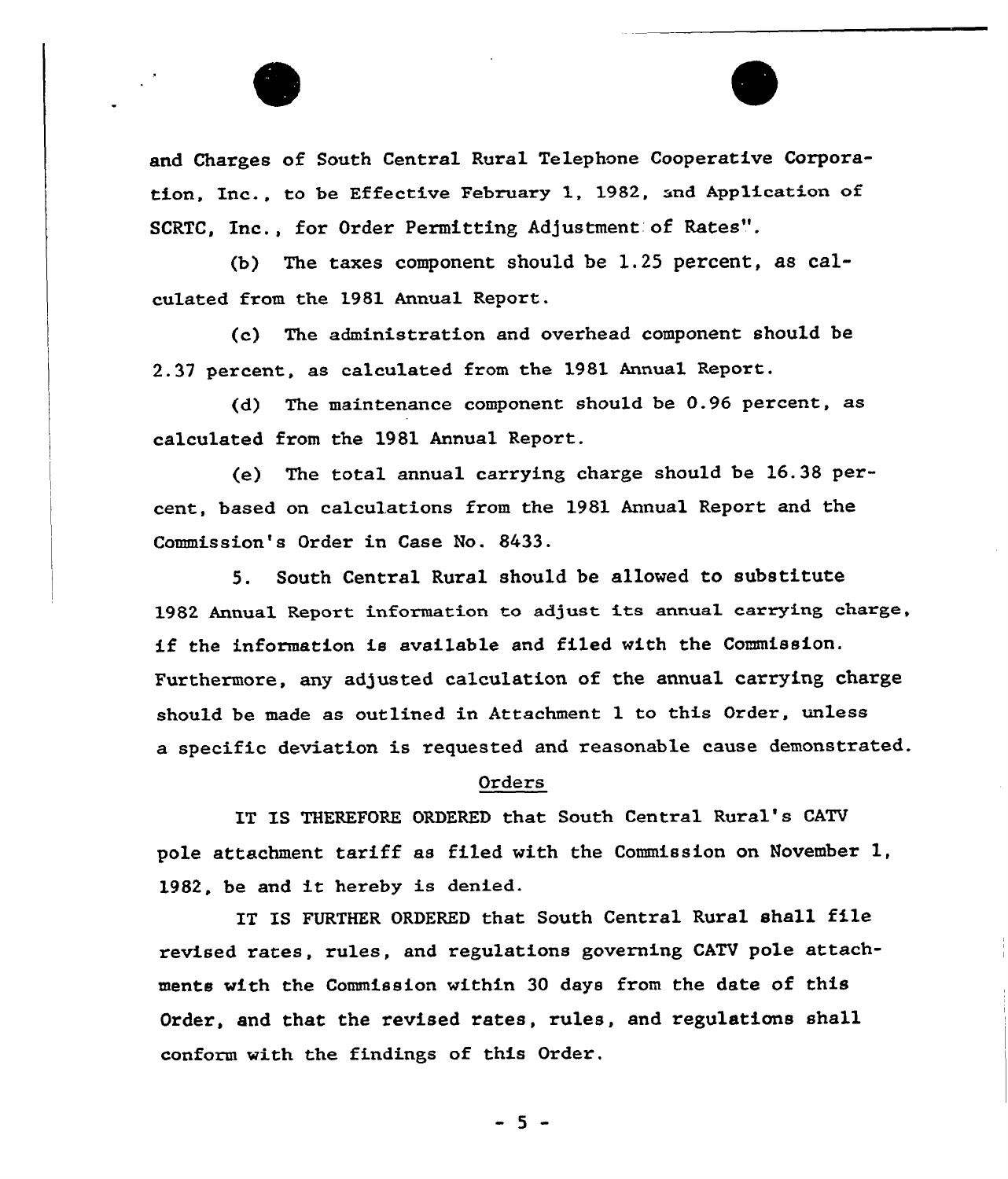IT IS FURTHER ORDERED that South Central Rural shall file information as outlined in this Order concerning embedded pole cost and conduit usage at the same time it files its revised rates, rules, and regulations.

Done at Frankfort, Kentucky, this 31st day of March, 1983.

PUBLIC SERVICE CONNISSION

man

<u>Lall</u> e Chairman

Commissioner

ATTEST:

**Secretary**